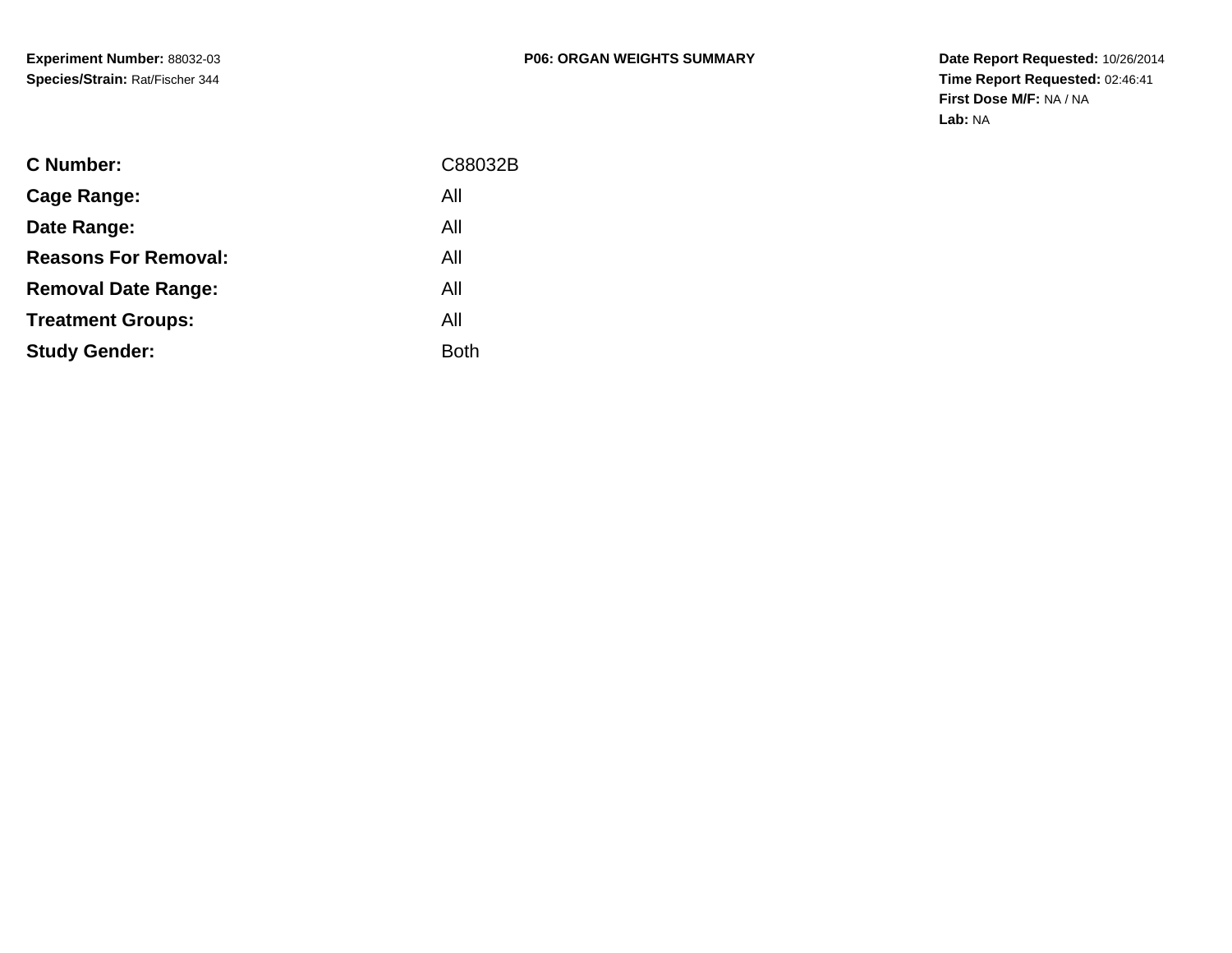| <b>MALE</b> | Terminal Body<br>Wgt(g) | N  | <b>Cauda Epididymis</b> |                     | Epididymis, Left |                        |                    |    |
|-------------|-------------------------|----|-------------------------|---------------------|------------------|------------------------|--------------------|----|
|             |                         |    | <b>Absolute</b>         | <b>Relative</b>     | N                | <b>Absolute</b>        | <b>Relative</b>    | N  |
| $0$ mg/kg   | 381.26±10.275           | 10 | $0.1535+0.0151$         | $0.4025 \pm 0.0368$ | 10               | $0.4526 \pm 0.0257$    | 1.1876±0.0698      | 10 |
| 1250 mg/kg  | 269.98±5.0101           | 9  | $0.1211 \pm 0.0257**$   | $0.4405 \pm 0.0997$ | 9                | $0.3623 \pm 0.0458$ ** | $.3071 \pm 0.1542$ | 9  |
| 160 $mg/kg$ | 331.33±27.341           | 10 |                         |                     |                  |                        |                    |    |
| 315 mg/kg   | $305.19 \pm 15.664$     | 10 | $0.1198 \pm 0.0086$ **  | $0.3931 \pm 0.0273$ | 10               | $0.3370\pm0.0486**$    | 1.1039±0.1520      | 10 |
| 625 mg/kg   | 279.42±26.538           | 9  |                         |                     |                  |                        |                    |    |
| 80 mg/kg    | 356.73±21.548           | 10 | $0.1329 \pm 0.0127**$   | $0.3729 \pm 0.0291$ | 10               | $0.3790 \pm 0.0266$ ** | 1.0633±0.0553      | 10 |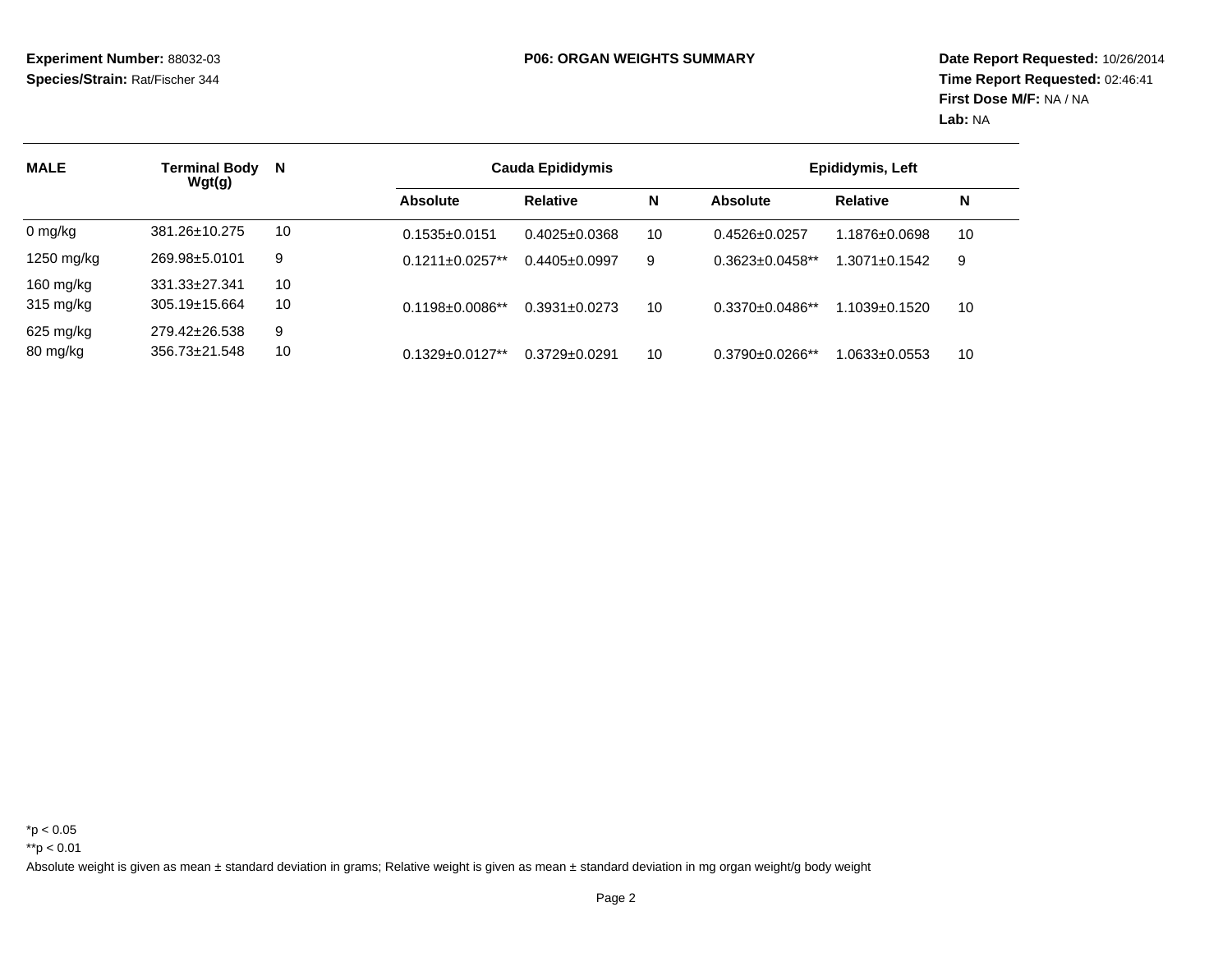| <b>MALE</b> | <b>Gastrocnemius, Dry</b> |                    |    |                                  | <b>Gastrocnemius, Wet</b> |    | Heart                  |                        |    |
|-------------|---------------------------|--------------------|----|----------------------------------|---------------------------|----|------------------------|------------------------|----|
|             | <b>Absolute</b>           | <b>Relative</b>    | N  | Absolute                         | <b>Relative</b>           | N  | Absolute               | <b>Relative</b>        | N  |
| $0$ mg/kg   | $0.4823 \pm 0.1409$       | $.2590+0.3489$     | 10 | 1.6884+0.4699                    | $4.4087 \pm 1.1625$       | 10 | 1.1174+0.0583          | $2.9308 \pm 0.1315$    | 10 |
| 1250 mg/kg  | $0.3761 \pm 0.0323$ *     | $.3931 \pm 0.1142$ | 9  | 1.3635±0.1003*                   | $5.0493 \pm 0.3439$       | 9  | 1.0072±0.0668**        | 3.7304±0.2339**        | 9  |
| 160 mg/kg   | $0.4135 \pm 0.1236$       | $.2552 \pm 0.3816$ | 10 | 1.4578±0.4173                    | $4.4245 \pm 1.2898$       | 10 | 0582+0.1082            | $3.1933 \pm 0.1783$ ** | 10 |
| 315 mg/kg   | $0.3611 \pm 0.1139$ *     | 1.1866±0.3818      | 10 | 1.2893±0.3986*                   | $4.2363 \pm 1.3364$       | 10 | 1.0423±0.0660*         | $3.4159 \pm 0.1448**$  | 10 |
| 625 mg/kg   | $0.3656 \pm 0.0435$ *     | 1.3137±0.1625      | 9  | $1.3128 \pm 0.1445$ <sup>*</sup> | $4.7146 \pm 0.5111$       | 9  | $0.9490 \pm 0.0862$ ** | 3.3987±0.0981**        | 9  |
| 80 mg/kg    | $0.4945 \pm 0.0334$       | $.3929 \pm 0.1477$ | 10 | 1.7290+0.1271                    | $4.871 \pm 0.5401$        | 10 | 0433±0.0754            | 2.9236±0.0846          | 10 |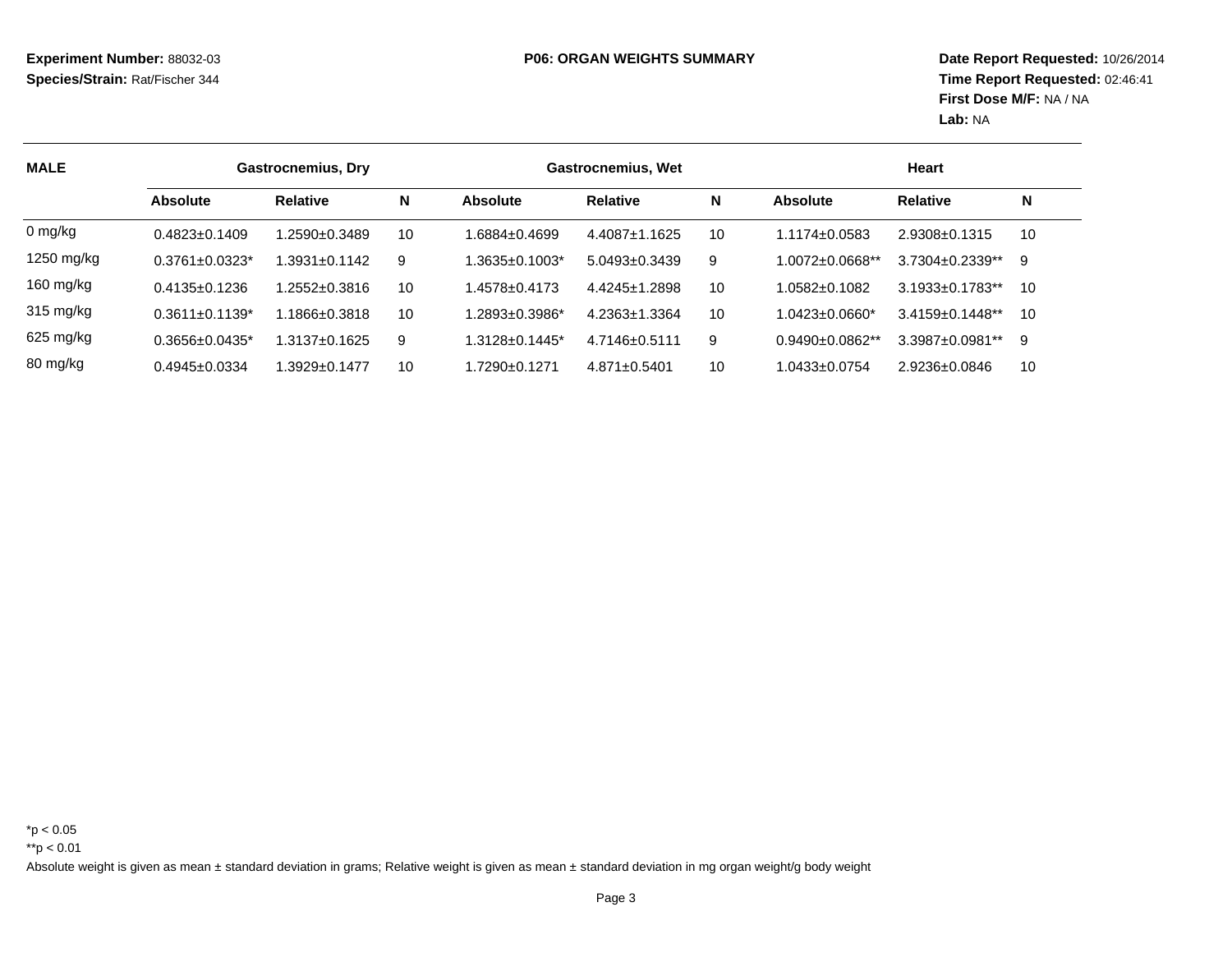**Date Report Requested:** 10/26/2014 **Time Report Requested:** 02:46:41**First Dose M/F:** NA / NA**Lab:** NA

| <b>MALE</b> | Kidney, Right          |                        |    |                 | Liver               | Lung |                        |                     |    |
|-------------|------------------------|------------------------|----|-----------------|---------------------|------|------------------------|---------------------|----|
|             | <b>Absolute</b>        | <b>Relative</b>        | N  | <b>Absolute</b> | <b>Relative</b>     | N    | <b>Absolute</b>        | <b>Relative</b>     | N  |
| $0$ mg/kg   | $0.3575 \pm 0.0899$    | $3.5605 + 0.2145$      | 10 | 14.819±1.2217   | 38.837±2.5765       | 10   | $2.1049 \pm 0.1961$    | $5.5161 \pm 0.4215$ | 10 |
| 1250 mg/kg  | $2.1379 \pm 0.1268$ ** | 7.9197±0.4654**        | 9  | 12.430±1.4681** | 46.010±5.0360**     | 9    | $1.5128 \pm 0.1876$ ** | $5.6009 \pm 0.6619$ | 9  |
| 160 mg/kg   | .4773±0.1644           | $4.4628 \pm 0.3870$ ** | 10 | 13.580±1.8196   | 40.979±4.3738       | 10   | $1.7346 \pm 0.2389$ ** | $5.2410 \pm 0.6328$ | 10 |
| 315 mg/kg   | 1.6579±0.1640**        | $5.4312 \pm 0.4650$ ** | 10 | 12.866±1.1082** | $42.140 \pm 2.7598$ | 10   | $1.6283 \pm 0.1303**$  | $5.3449 \pm 0.4769$ | 10 |
| 625 mg/kg   | 1.7694±0.1672**        | $6.3552 \pm 0.5888$ ** | 9  | 12.388±1.3225** | 44.414±3.4842**     | 9    | $1.4357 \pm 0.1530**$  | $5.1451 \pm 0.4017$ | 9  |
| 80 mg/kg    | $.3939 + 0.0919$       | $3.9127 + 0.2442$      | 10 | 14.680±0.9878   | $41.214 \pm 2.7066$ | 10   | 1.8966±0.2347*         | 5.3234±0.6532       | 10 |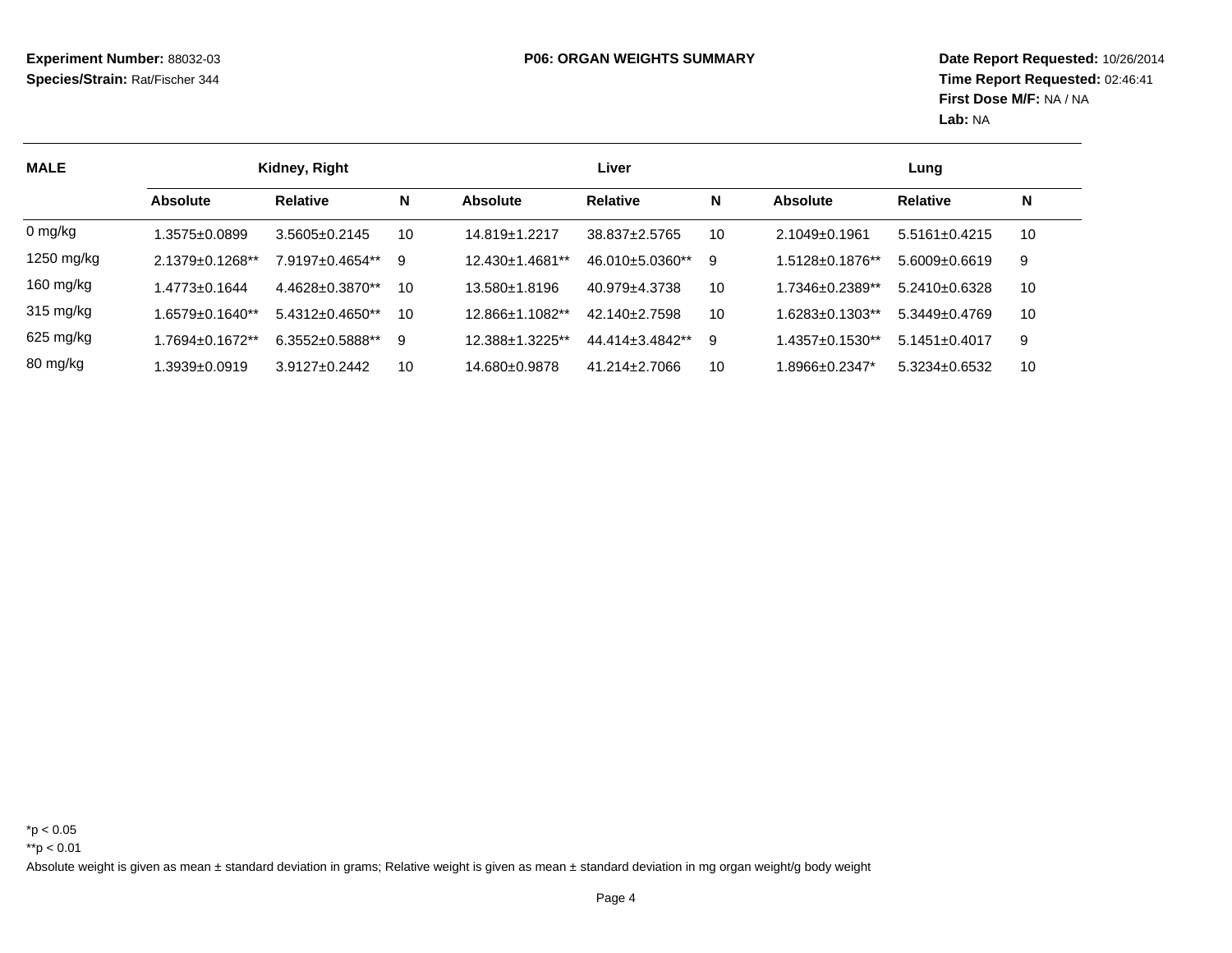| <b>MALE</b>         | <b>Sartorius, Dry</b>  |                     |    |                                | <b>Sartorius, Wet</b> | Testis, Left |                        |                       |    |
|---------------------|------------------------|---------------------|----|--------------------------------|-----------------------|--------------|------------------------|-----------------------|----|
|                     | <b>Absolute</b>        | <b>Relative</b>     | N  | <b>Absolute</b>                | <b>Relative</b>       | N            | <b>Absolute</b>        | <b>Relative</b>       | N  |
| 0 mg/kg             | $0.1380+0.0377$        | $0.3611 \pm 0.0948$ | 10 | $0.467 \pm 0.1384$             | 1.2215±0.3483         | 10           | .5853±0.059            | $4.1599 + 0.1661$     | 10 |
| 1250 mg/kg          | $0.0818 \pm 0.0329$ ** | $0.3035 \pm 0.1225$ | 9  | $0.3078 + 0.1343**$            | $.1421 + 0.4990$      | 9            | $0.9819 \pm 0.0620$ ** | $3.6087 \pm 0.2462**$ | 9  |
| 160 mg/kg           | $0.1135 \pm 0.0253$    | $0.3439 + 0.0772$   | 10 | $0.3933\pm0.1006$              | $.1893 + 0.2959$      | 10           |                        |                       |    |
| $315 \text{ mg/kg}$ | $0.0953 + 0.0435**$    | $0.3138 + 0.1479$   | 10 | $0.3516 + 0.1625$ <sup>*</sup> | 1.1583+0.5571         | 10           | $0.9878 + 0.0475**$    | $3.2406 + 0.1546**$   | 10 |
| 625 mg/kg           | $0.0919 \pm 0.0265$ ** | $0.3284 \pm 0.0891$ | 9  | $0.3141 \pm 0.0804$ **         | 1.1234±0.2762         | 9            |                        |                       |    |
| 80 mg/kg            | $0.1049 \pm 0.0228$    | $0.2969 + 0.0758$   | 10 | $0.3695 \pm 0.0675$            | $.0436 + 0.2222$      | 10           | 1.2426±0.0692**        | $3.4869 \pm 0.1422**$ | 10 |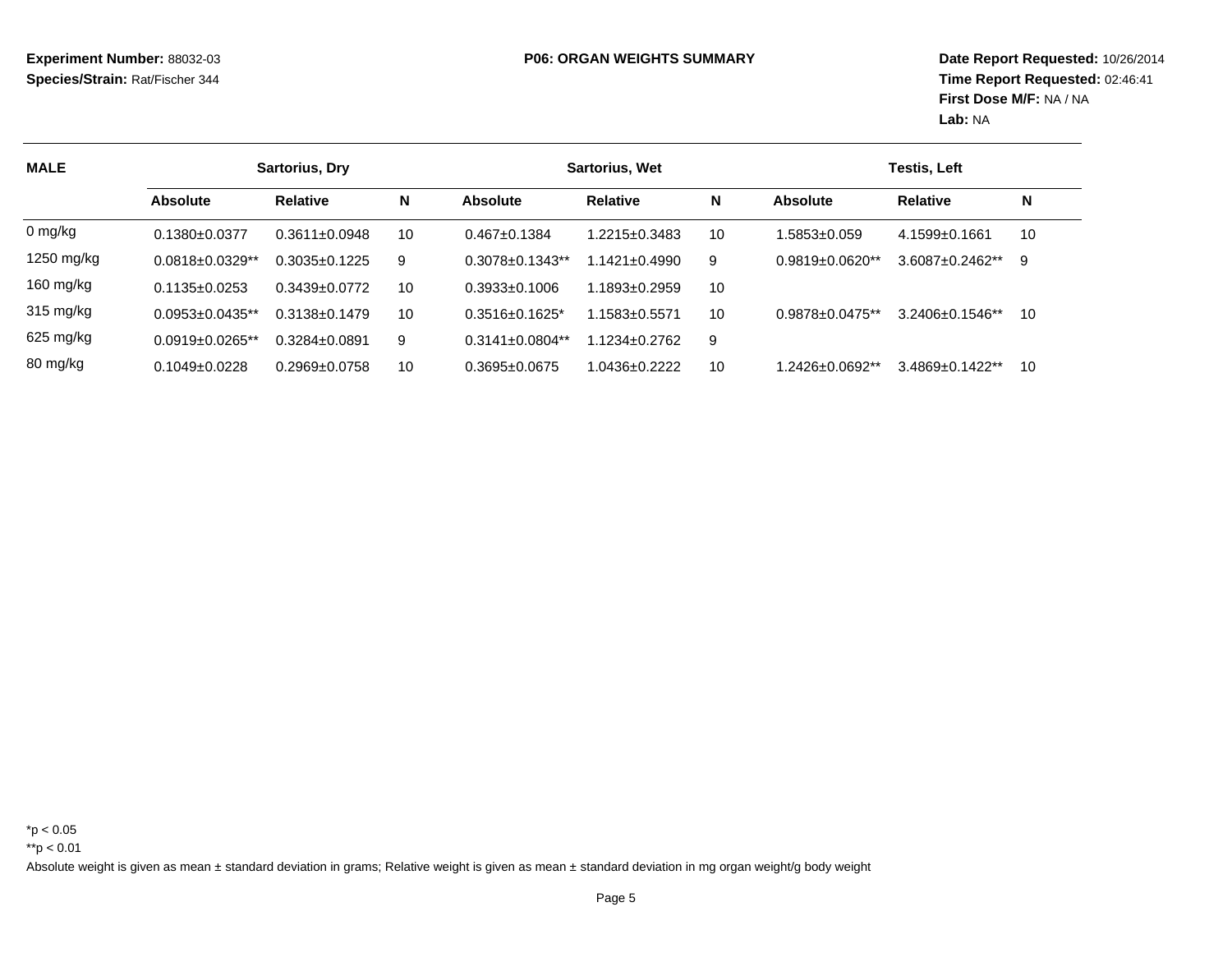**Date Report Requested:** 10/26/2014 **Time Report Requested:** 02:46:41**First Dose M/F:** NA / NA**Lab:** NA

| <b>MALE</b>         |                        | <b>Testis, Right</b> | <b>Thymus</b> |                        |                       |    |
|---------------------|------------------------|----------------------|---------------|------------------------|-----------------------|----|
|                     | <b>Absolute</b>        | <b>Relative</b>      | N             | Absolute               | <b>Relative</b>       | N  |
| 0 mg/kg             | 1.5292+0.0738          | $4.0129 + 0.2043$    | 10            | $0.3275 \pm 0.0569$    | $0.8580 + 0.1421$     | 10 |
| 1250 mg/kg          | $0.9087 \pm 0.0732$ ** | $3.3670 + 0.2786**$  | 9             | $0.1369 \pm 0.0300$ ** | $0.5076 + 0.1141**$   | 9  |
| 160 mg/kg           | $1.0505 \pm 0.1089$ ** | $3.1710 + 0.2357**$  | 10            | $0.2436 + 0.0333**$    | $0.7422 \pm 0.1409$   | 10 |
| $315 \text{ mg/kg}$ | $0.936 \pm 0.0849$ **  | $3.0669 + 0.2342**$  | 10            | $0.1972 \pm 0.0311$ ** | $0.6472 \pm 0.1042**$ | 10 |
| 625 mg/kg           | $0.8793 + 0.0630**$    | $3.1582 + 0.2099**$  | 9             | $0.1560 + 0.0336**$    | $0.5575 + 0.1045**$   | 9  |
| 80 mg/kg            | $1.1738 + 0.0806**$    | $3.2917 + 0.1408**$  | 10            | $0.2864 + 0.0575*$     | $0.7936 + 0.1357$     | 9  |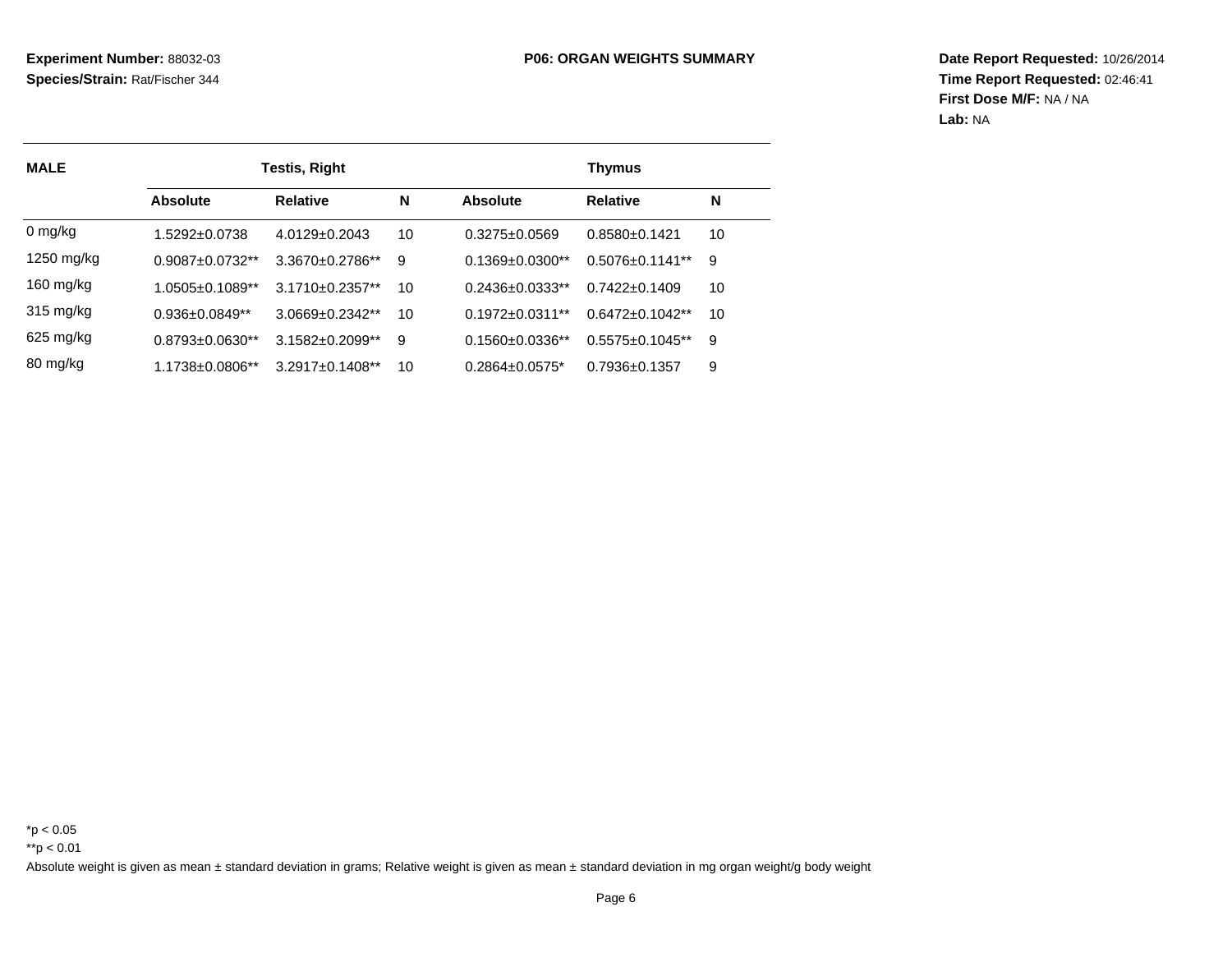**P06: ORGAN WEIGHTS SUMMARY**

 **Date Report Requested:** 10/26/2014 **Time Report Requested:** 02:46:41**First Dose M/F:** NA / NA**Lab:** NA

\*\*\*END OF MALE DATA\*\*\*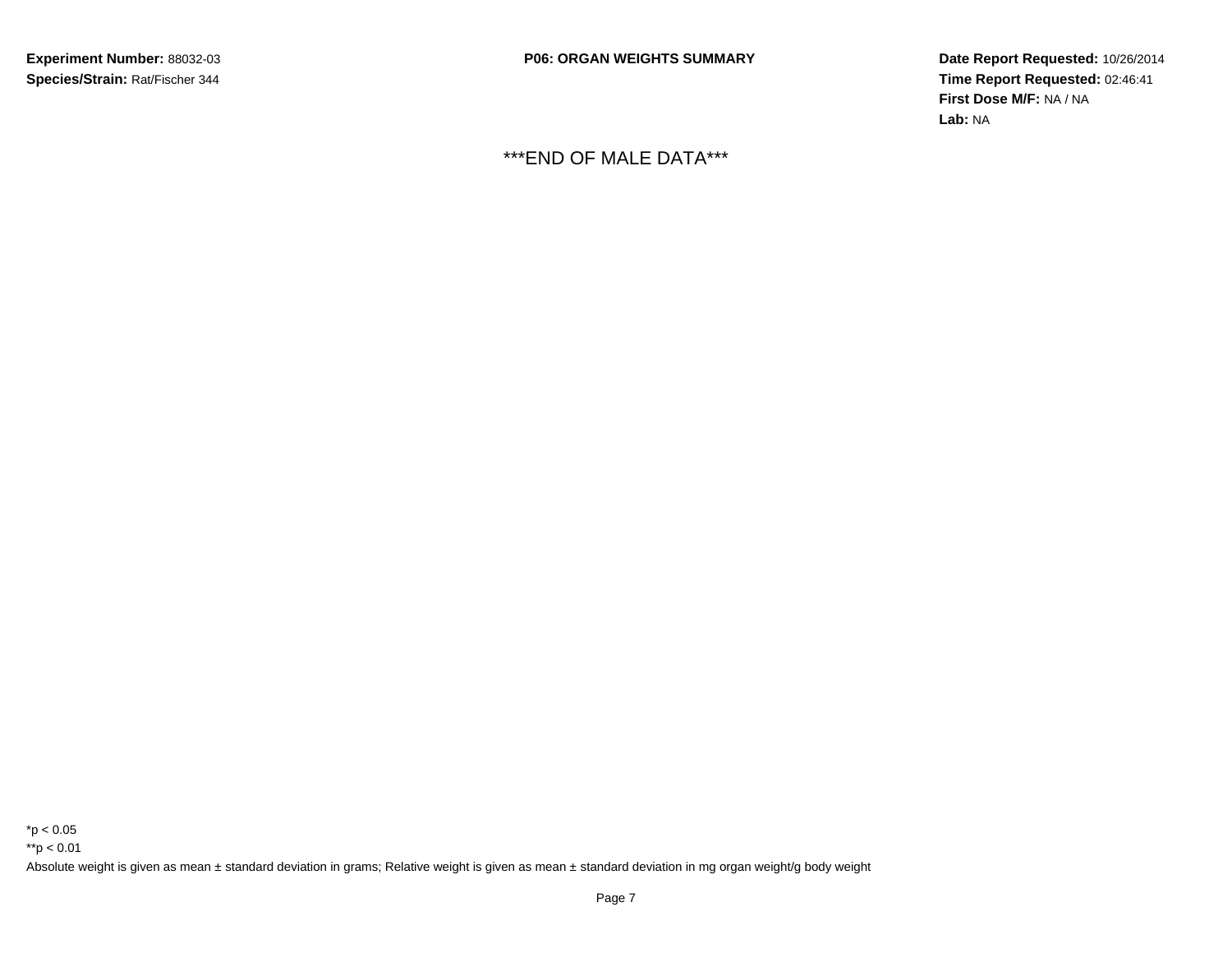| <b>FEMALE</b> | <b>Terminal Body</b><br>Wgt(g) | N<br><b>Gastrocnemius, Dry</b> |                       |                    |    | Gastrocnemius, Wet  |                                  |    |  |
|---------------|--------------------------------|--------------------------------|-----------------------|--------------------|----|---------------------|----------------------------------|----|--|
|               |                                |                                | <b>Absolute</b>       | <b>Relative</b>    | N  | Absolute            | <b>Relative</b>                  | N  |  |
| 0 mg/kg       | $198.12 \pm 11.332$            | 10                             | $0.3157 \pm 0.0448$   | 1.5993±0.2518      | 10 | $1.1415 \pm 0.1337$ | $5.7815 \pm 0.7815$              | 10 |  |
| 1250 mg/kg    | 218.55±12.784                  | 9                              | $0.3129 \pm 0.0406$   | 1.4341±0.1896      | 9  | $1.1513 \pm 0.1515$ | $5.2762 \pm 0.6992$              | 9  |  |
| 160 mg/kg     | 255.97±19.763                  | 10                             | $0.3631 \pm 0.0674$   | 1.4160+0.2243      | 10 | 1.3028±0.2188*      | $5.0815 \pm 0.7111$ <sup>*</sup> | 10 |  |
| 315 mg/kg     | 230.22±11.980                  | 10                             | $0.3525 \pm 0.0333$   | 1.5321±0.1366      | 10 | 1.2702+0.1080       | $5.5227 \pm 0.4641$              | 10 |  |
| $625$ mg/kg   | 221.57+12.287                  | 10                             | $0.3369 + 0.0283$     | $1.521 \pm 0.1030$ | 10 | $1.2269 \pm 0.0943$ | $5.5402 \pm 0.3495$              | 10 |  |
| 80 mg/kg      | $257.5 \pm 14.222$             | 10                             | $0.4049 \pm 0.0212**$ | 1.5771+0.1191      | 10 | .4396±0.0747**      | $5.6044 \pm 0.3882$              | 10 |  |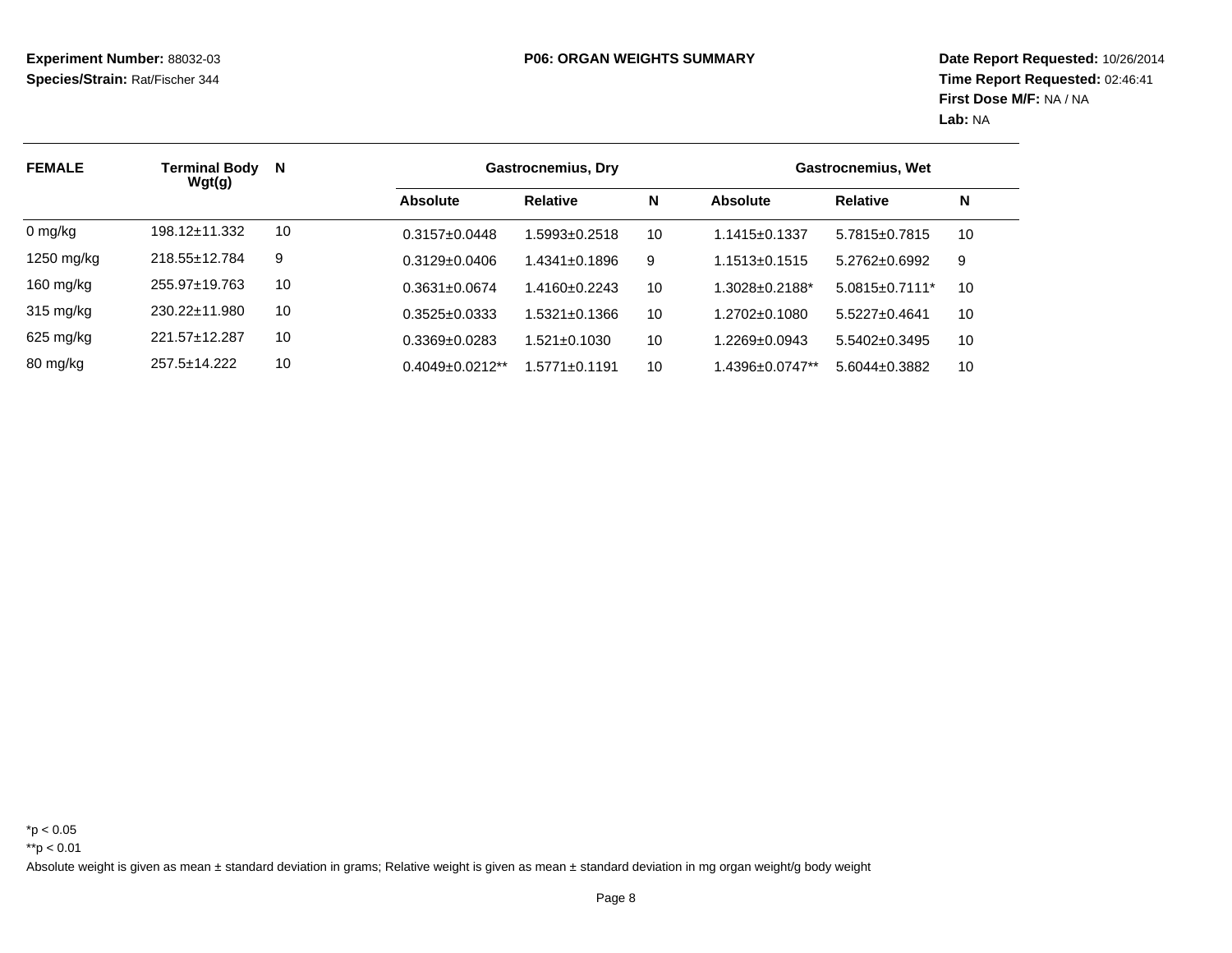**Date Report Requested:** 10/26/2014 **Time Report Requested:** 02:46:42**First Dose M/F:** NA / NA**Lab:** NA

| <b>FEMALE</b> | <b>Heart</b>           |                        |    |                       | Kidney, Right          |    | Liver                             |                        |    |
|---------------|------------------------|------------------------|----|-----------------------|------------------------|----|-----------------------------------|------------------------|----|
|               | <b>Absolute</b>        | <b>Relative</b>        | N  | <b>Absolute</b>       | <b>Relative</b>        | N  | <b>Absolute</b>                   | <b>Relative</b>        | N  |
| 0 mg/kg       | $0.6792 + 0.0394$      | $3.4323 + 0.1774$      | 10 | $0.7014 + 0.0309$     | $3.5472 \pm 0.1857$    | 10 | $6.4738 + 0.6078$                 | $32.663 \pm 2.2279$    | 10 |
| 1250 mg/kg    | $0.8164 \pm 0.0883$ ** | $3.7312 \pm 0.2791$ ** | 9  | $.5214 \pm 0.1108$ ** | $6.9610 \pm 0.2935$ ** | 9  | $9.6678 \pm 0.6148$ <sup>**</sup> | 44.271±2.2685**        | 9  |
| 160 mg/kg     | $0.8566 \pm 0.0834**$  | $3.3468 \pm 0.2021$    | 10 | $.1687 \pm 0.1353$ ** | $4.5577 \pm 0.3308**$  | 10 | $9.6024 \pm 1.5372$ **            | 37.410+4.4928**        | 10 |
| 315 mg/kg     | $0.7768 + 0.0444**$    | 3.3806+0.2295          | 10 | $1.204 \pm 0.1056$ ** | 5.2286±0.3697**        | 10 | $9.0469 \pm 1.0258$ **            | $39.261 \pm 3.5866$ ** | 10 |
| 625 mg/kg     | $0.8106 \pm 0.0857$ ** | $3.6499 \pm 0.1906^*$  | 10 | $.3884\pm0.1110**$    | $6.2671 \pm 0.3719**$  | 10 | $9.1136 \pm 0.9009$ **            | 41.081±2.4494**        | 10 |
| 80 mg/kg      | $0.7891 \pm 0.0338$ ** | $3.0709 \pm 0.1734$    | 10 | $0.9804 \pm 0.0436**$ | $3.8169 \pm 0.2524$    | 10 | $9.7306 \pm 0.4142$ **            | 37.857±1.9856**        | 10 |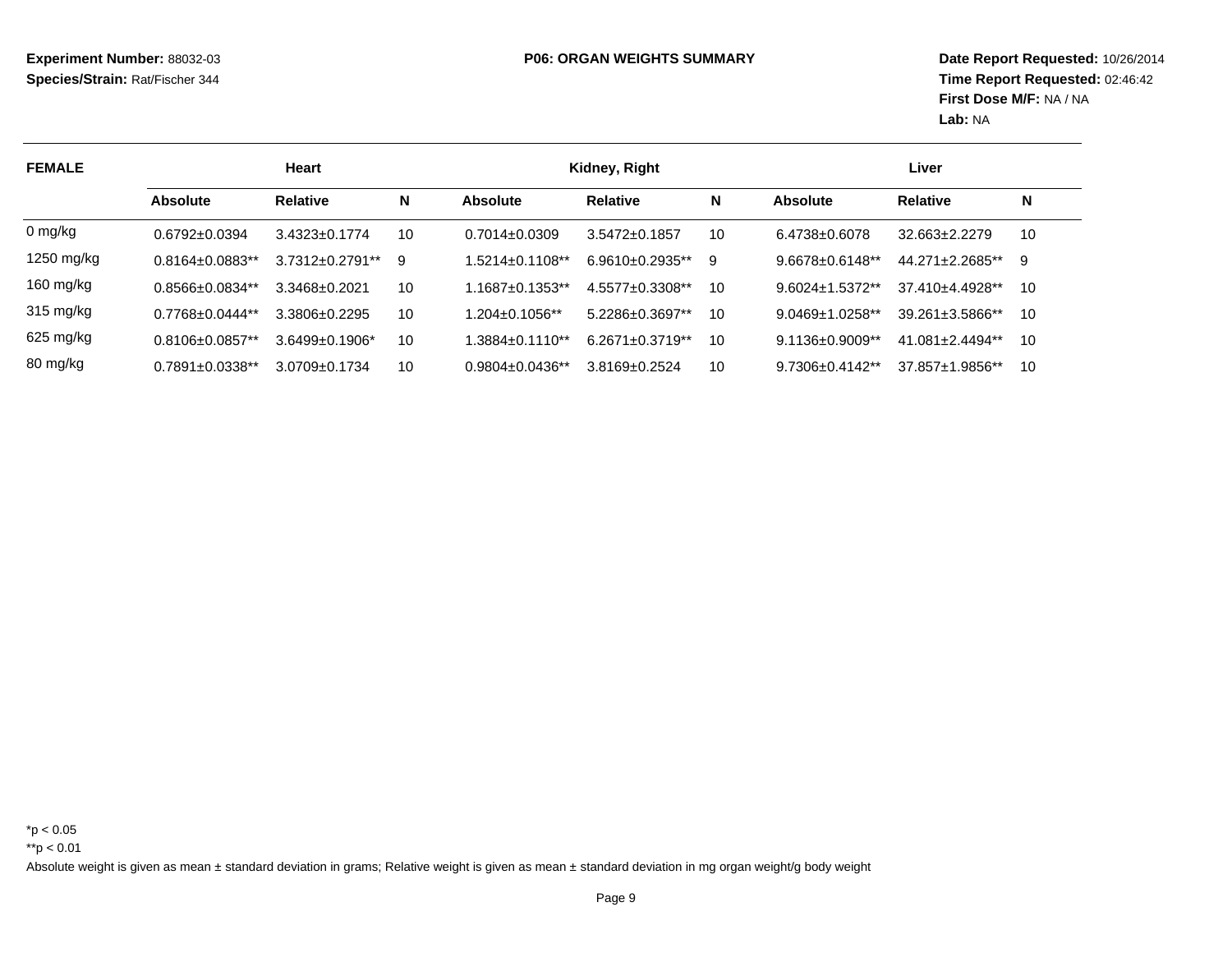| <b>FEMALE</b>       | Lung               |                       |    |                     | <b>Sartorius, Dry</b> |    |                     | <b>Sartorius, Wet</b> |    |  |
|---------------------|--------------------|-----------------------|----|---------------------|-----------------------|----|---------------------|-----------------------|----|--|
|                     | <b>Absolute</b>    | <b>Relative</b>       | N  | <b>Absolute</b>     | <b>Relative</b>       | N  | <b>Absolute</b>     | <b>Relative</b>       | N  |  |
| 0 mg/kg             | 1.3349±0.0880      | $6.7479 \pm 0.4375$   | 10 | $0.0858 \pm 0.0285$ | $0.4331 \pm 0.1400$   | 10 | $0.3063 \pm 0.1032$ | .5489±0.5224          | 10 |  |
| 1250 mg/kg          | 1.2006±0.134       | $5.5034 \pm 0.6438**$ | 9  | $0.0840 + 0.0147$   | $0.3865 + 0.0740$     | 9  | $0.3057 + 0.0487$   | $.4050 \pm 0.2435$    | -9 |  |
| 160 mg/kg           | 1.3533±0.2245      | $5.2809 + 0.7514**$   | 10 | $0.0843 \pm 0.0315$ | $0.3300 + 0.1215$     | 10 | $0.2896 \pm 0.0918$ | 1.1351±0.3536         | 10 |  |
| $315 \text{ mg/kg}$ | 1.2842±0.1688      | 5.5984+0.8487**       | 10 | 0.0818+0.0287       | $0.3567 + 0.1271$     | 10 | $0.2905 + 0.0955$   | $.2656 \pm 0.4198$    | 10 |  |
| 625 mg/kg           | 1.2464±0.1764      | 5.6514±0.9246**       | 10 | $0.1159+0.0294$     | $0.5213 \pm 0.1242$   | 10 | $0.3802 \pm 0.0834$ | .7078±0.3253          | 10 |  |
| 80 mg/kg            | $.3884 \pm 0.1592$ | $5.424 \pm 0.8585$ ** | 10 | $0.1021 \pm 0.0336$ | $0.3973 \pm 0.1332$   | 10 | $0.3574 \pm 0.1005$ | $.3902 \pm 0.3983$    | 10 |  |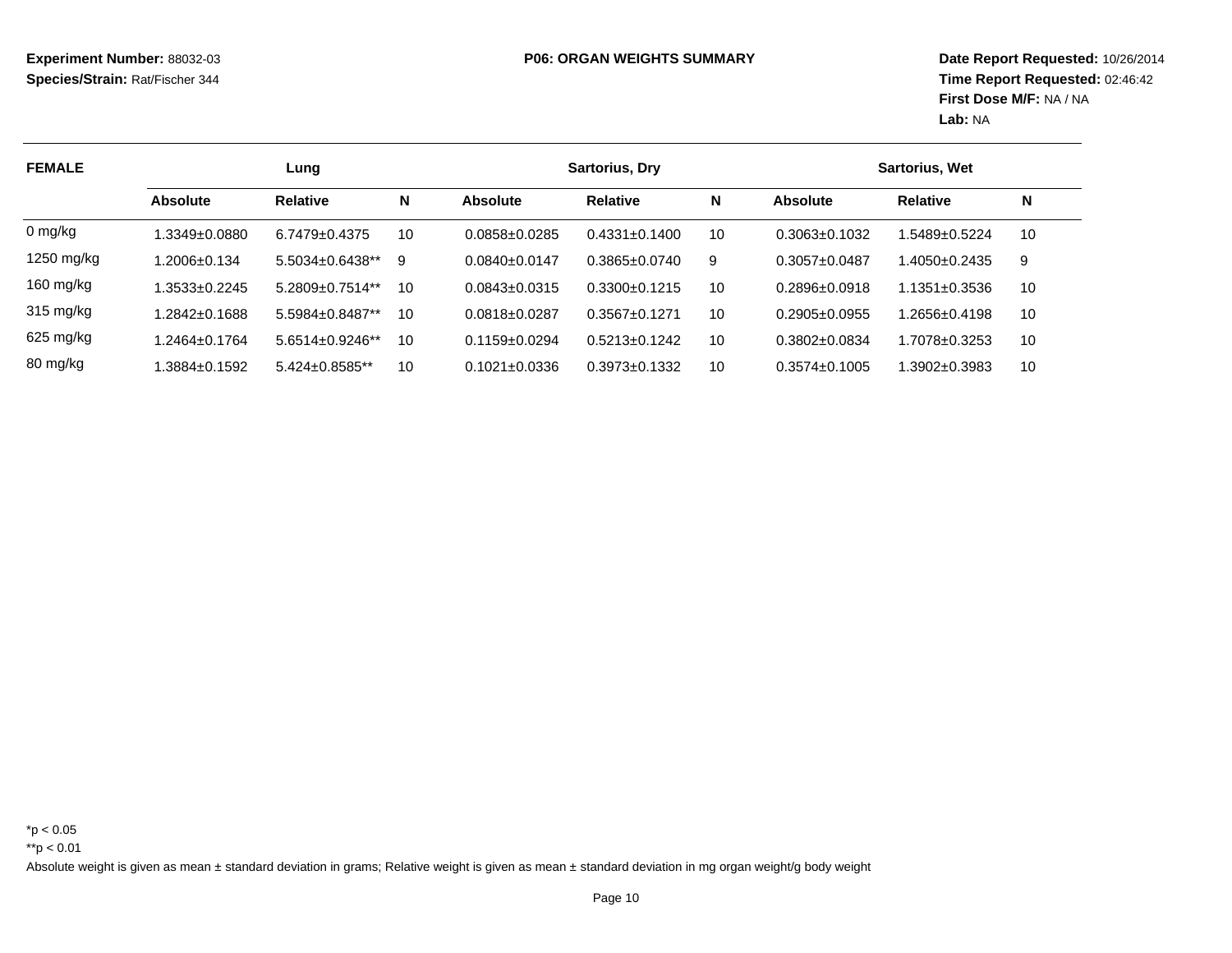**Date Report Requested:** 10/26/2014 **Time Report Requested:** 02:46:42**First Dose M/F:** NA / NA**Lab:** NA

| <b>FEMALE</b>       |                     | <b>Thymus</b>          |    | <b>Uterus</b>       |                   |    |  |  |
|---------------------|---------------------|------------------------|----|---------------------|-------------------|----|--|--|
|                     | Absolute            | <b>Relative</b>        | N  | Absolute            | <b>Relative</b>   | N  |  |  |
| 0 mg/kg             | $0.2453 \pm 0.0263$ | $1.2373 \pm 0.1039$    | 10 | $0.6094 + 0.2345$   | $3.0992 + 1.2529$ | 10 |  |  |
| 1250 mg/kg          | $0.1096 + 0.0304**$ | $0.4996 + 0.1310**$    | 9  | 1.6066+0.8499**     | 7.3143±3.6586**   | 9  |  |  |
| 160 mg/kg           | $0.2086 + 0.0299**$ | $0.8193 + 0.1342**$    | 10 | $0.7827 + 0.1352$   | $3.0776 + 0.6036$ | 10 |  |  |
| $315 \text{ mg/kg}$ | $0.1437 + 0.0195**$ | $0.6253 \pm 0.0855$ ** | 10 | $1.7415 + 0.4409**$ | 7.5326+1.6994**   | 10 |  |  |
| $625$ mg/kg         | $0.1322 + 0.0257**$ | $0.5946 + 0.0971**$    | 10 | 1.4478+0.4921**     | 6.5339+2.2357**   | 10 |  |  |
| 80 mg/kg            | $0.2514 \pm 0.0263$ | $0.9764 \pm 0.0839**$  | 10 | $0.5301 + 0.0616$   | 2.0664+0.2733     | 10 |  |  |